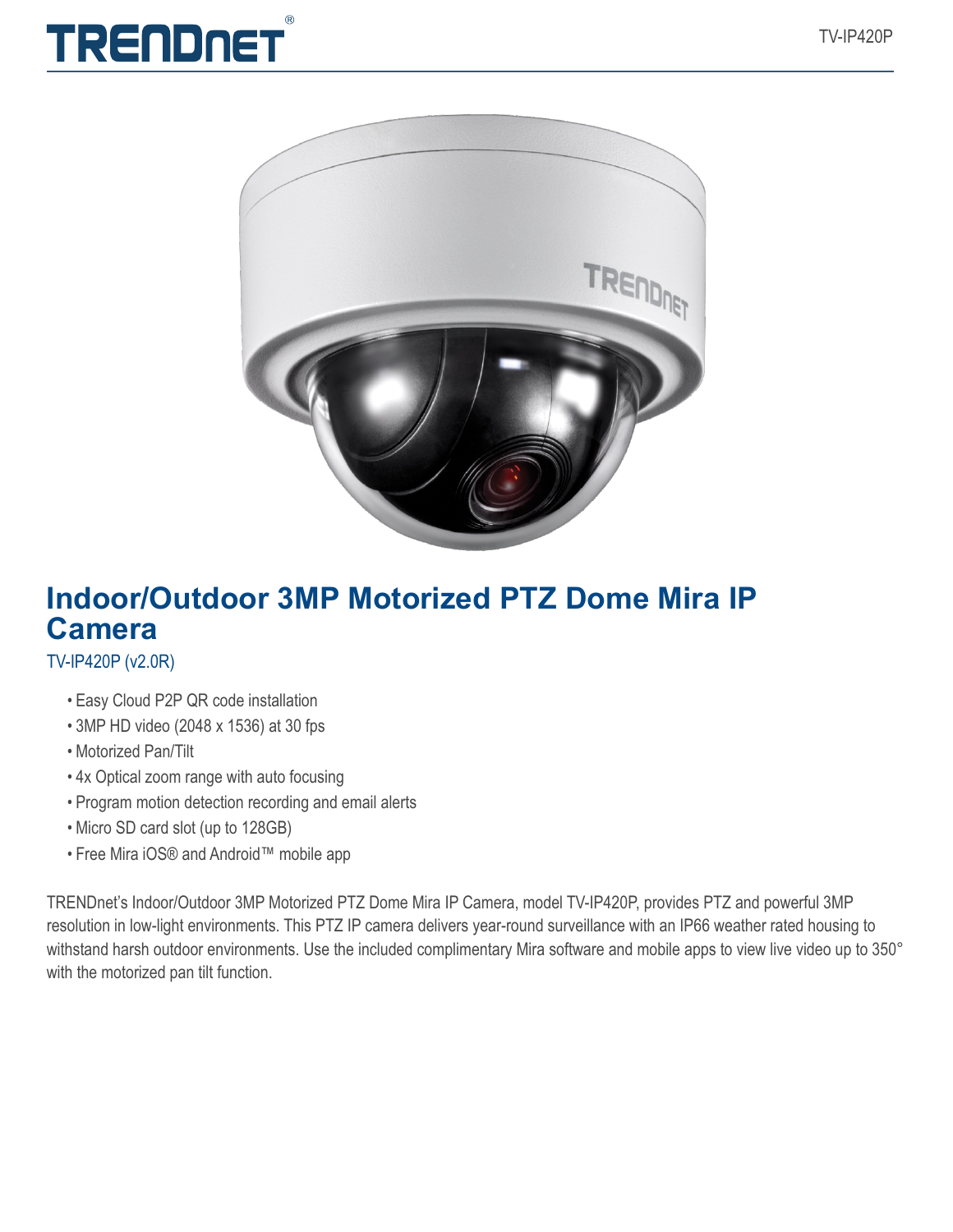# $( R )$ **TRENDNET**



**HD Surveillance** Featuring a powerful 3MP video with 4x optical and 16x digital zoom support.



## **3 Megapixel**

| ٠ |  |
|---|--|
|   |  |
|   |  |

Record up to 3MP HD video (2048 x 1536) at 30 fps with H.264 compression format

#### **Storage**

Record video from the PTZ IP camera to a network storage device or to a Micro SD card (up to 128GB not included)



#### **Mira Apps**

View live video from the PTZ IP camera on a mobile device with free Mira iOS® and Android™ apps



#### **Mira Software**

Complimentary Mira software to manage TRENDnet cameras



**Motorized PTZ** Motorized 350° pan and 90° tilt, with user defined 3D zoom within the web interface.

Save installation costs with Power

Create custom motion detection zones to record video and send email notifications when a zone is triggered

**Digital Wide Dynamic Range** 

to make them more visible

Adjustable D-WDR setting on the PTZ camera improves image quality and focus when the camera is exposed to high contrast lighting environments by enhancing the dark areas of the image

over Ethernet (PoE)

**Motion Detection**

**(D-WDR)**

**D-WDR** 

**PoE**



**QR Code Installation** Download the Mira app and scan the QR code of the camera to instantly add it to your network.



#### **Outdoor Ready** The outdoor PTZ camera is built for everyday environments with an IP66 weather rated housing



**Tamper Detection** Create custom tamper detection zones to send email notifications when the PTZ IP camera view has been obstructed



## **Recording Flexibility**

Define custom schedules using continuous (24/7) and event-based recording modes